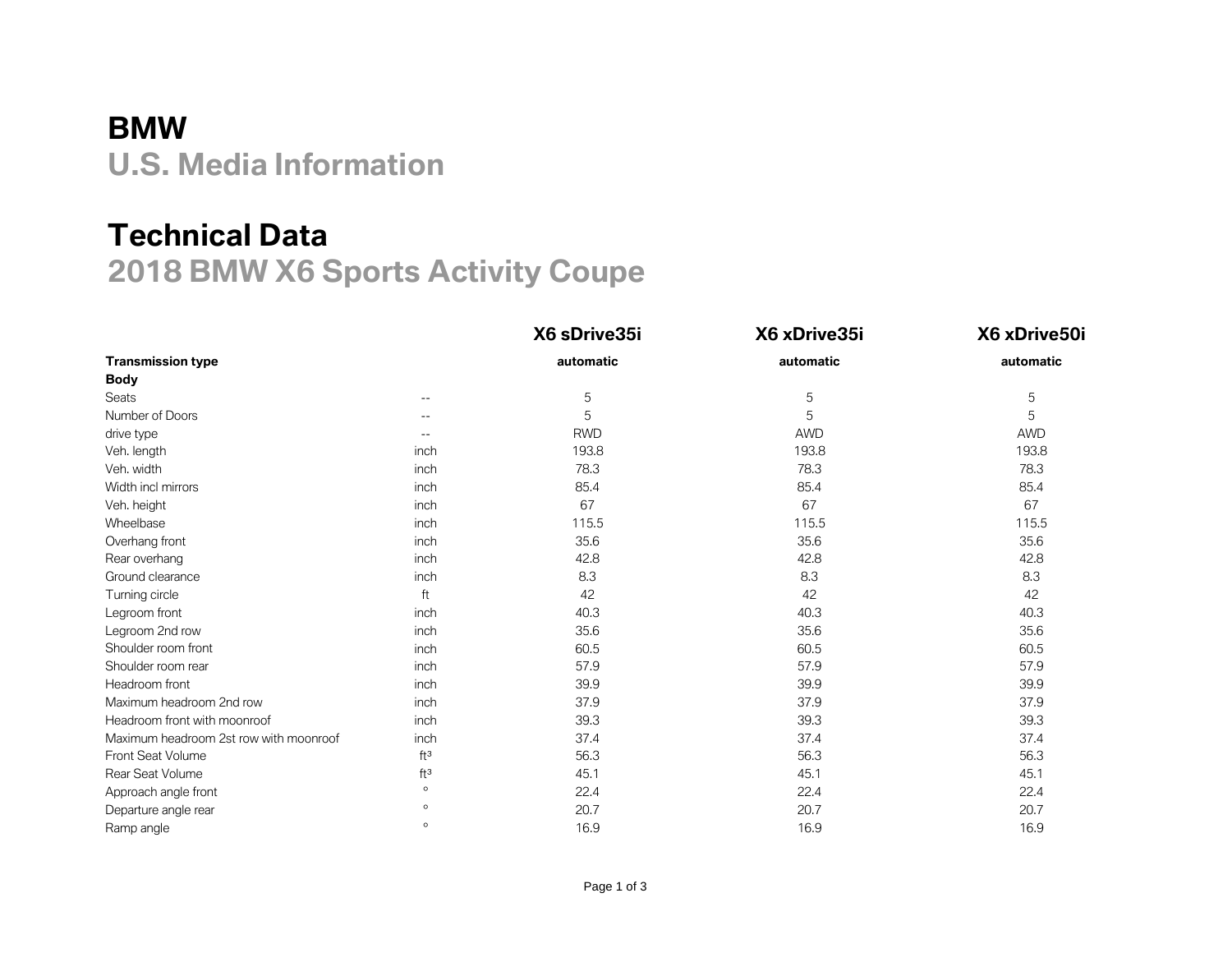|                                              |                          | X6 sDrive35i           | X6 xDrive35i           | X6 xDrive50i           |
|----------------------------------------------|--------------------------|------------------------|------------------------|------------------------|
| Axle clearance front                         | inch                     | 7.3                    | 7.3                    | 7.3                    |
| Axle clearance rear                          | inch                     | 7.7                    | 7.7                    | 7.7                    |
| climbing ability starting                    | $\frac{0}{0}$            | 32                     | 32                     | 32                     |
| Press Trunk volume (SAE)                     | ft <sup>3</sup>          | 26.6-59.7              | 26.6-59.7              | 26.6-59.7              |
| US Tank capacity - series                    | gal                      | 22.4                   | 22.4                   | 22.4                   |
| Weight distribution front / rear (empty car) | $\frac{0}{0}$            | 49.1 / 50.9            | 50.2 / 49.8            | 51.4 / 48.6            |
| US Curb weight                               | Ibs                      | 4585                   | 4705                   | 5080                   |
| <b>Engine</b>                                |                          |                        |                        |                        |
| Engine type                                  | $- -$                    | N55B30M0               | N55B30M0               | N63B44O1               |
| Cylinders                                    | $-$                      | 6                      | 6                      | 8                      |
| Valves p.cyl.                                | $-$                      | $\overline{4}$         | $\overline{4}$         | $\overline{4}$         |
| Stroke                                       | mm                       | 89.6                   | 89.6                   | 88.3                   |
| Bore                                         | mm                       | 84                     | 84                     | 89                     |
| Displacement                                 | cm <sup>3</sup>          | 2979                   | 2979                   | 4395                   |
| Compression rate                             | :1                       | 10.2                   | 10.2                   | 10                     |
| Engine power                                 | hp@rpm                   | 300@5800-6400          | 300@5800-6400          | 445@5500-6000          |
| Engine torque                                | lb-ft@rpm                | 300@1200-5000          | 300@1200-5000          | 480@2000-4500          |
| Fuel type                                    | $\overline{\phantom{a}}$ | gasoline               | gasoline               | gasoline               |
| Useable Fuel quality                         |                          | AKI 89 MIN             | AKI 89 MIN             | AKI 89 MIN             |
| recomm.                                      |                          | <b>AKI 91</b>          | <b>AKI 91</b>          | <b>AKI 91</b>          |
| Engine oil (filling quantity)                | liter                    | 6.5                    | 6.5                    | 9.5                    |
| <b>Transmission</b>                          |                          |                        |                        |                        |
| Transmission designation                     | $-$                      | 8HP45                  | 8HP45                  | 8HP75                  |
| Transmission type                            | $-$                      | automatic transmission | automatic transmission | automatic transmission |
| Gear ratios                                  |                          |                        |                        |                        |
| 1st gear                                     | $\overline{\phantom{a}}$ | 4.714                  | 4.714                  | $\mathbf 5$            |
| 2nd                                          | $- -$                    | 3.143                  | 3.143                  | 3.2                    |
| 3rd                                          | $-$                      | 2.106                  | 2.106                  | 2.143                  |
| 4th                                          | $-$                      | 1.667                  | 1.667                  | 1.72                   |
| 5th                                          | $-$                      | 1.285                  | 1.285                  | 1.313                  |
| 6th                                          | $-$                      | 1                      | $\mathbf{1}$           | $\mathbf{1}$           |
| 7th                                          | $-$                      | 0.839                  | 0.839                  | 0.823                  |
| 8th                                          | $-$                      | 0.667                  | 0.667                  | 0.64                   |
| Reverse gear                                 |                          | 3.295                  | 3.295                  | 3.478                  |
| Final drive ratio                            | $\qquad \qquad -$        | 3.154                  | 3.154                  | 3.154                  |